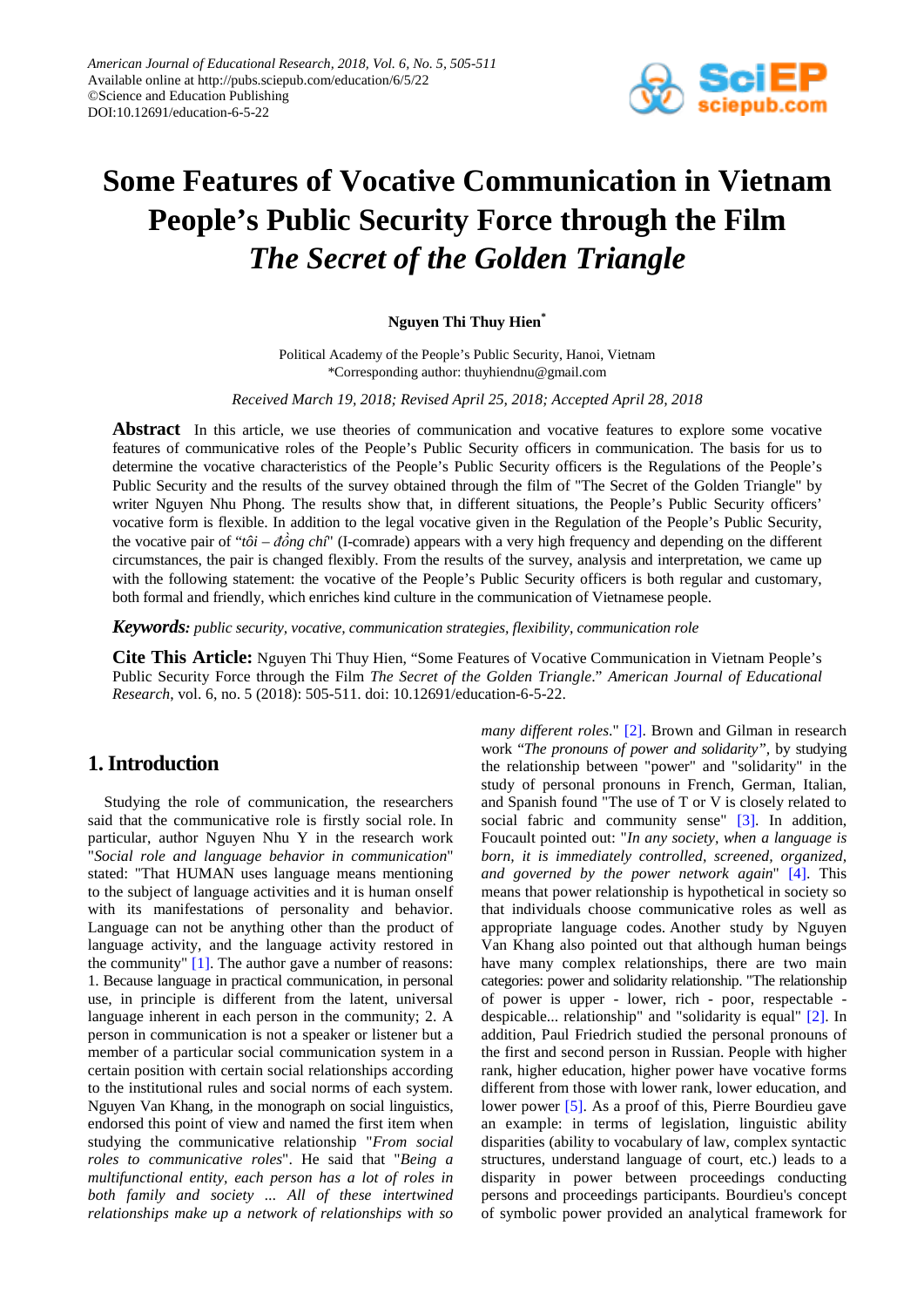the relationship of power and language quite specifically, attaching to the specific context of communication [\[5\].](#page-6-3) 

In Vietnam, Luong Thi Hien presented the research directions on power: The study of the relationship between power and language in the direction of sociology, the study of the relationship between power and language in the direction of pragmatics, the study of the relationship between power and language in the direction of social linguistics, the study of the relationship between power and language in the direction of dialogue analysis. The author incorporated many concepts of power especially power in society. Most recently, in the doctoral dissertation of Nguyen Thi Hong Chuyen, there was also an in-depth study of the language characteristics of Uncle Ho's soldiers during the anti-French period. The author also concluded that the communication of Uncle Ho's soldiers was both legal and emotional, both modern and traditional, both formal and informal [\[6\].](#page-6-4) In the Public Security force, from the point of view of cultural perspective, author Tran Dai Quang has the work: "Behavior Culture of Vietnam People's Public Security". In this work, the author analyzed and interpreted the culture issues and behavior culture of the People's Public Security as an integral part of Vietnamese culture playing an important role in the cause of protecting national security, maintaining order and safety of the society and building the People's Public Security force cleaner and stronger [\[7\].](#page-6-5)

In this article, we use theories of communication and vocative features to explore some vocative features of communicative roles of Vietnam People's Public Security officers in communication based on the criminal police film of "Secret of the Golden Triangle" by writer Nguyen Nhu Phong.

## **2. Content**

## **2.1. Some Common Theories**

#### **2.1.1. Some Arguments of Vocative**

If compared with some other national languages in the world such as: English, Russian, French, modern Chinese... it can boldly be said that the vocative in Vietnamese language is a peculiar phenomenon.

The specificity is firstly expressed in the number of words used to call. According to author Nguyen Van Khang [\[2\],](#page-6-0) in Vietnamese there are 13 forms of address:

(1) *Address form by first name*;

(2) Address form by surname;

 $(3)$  Address form by middle name + first name;

(4) Address form by surname + first name;

(5) Address form by family  $+$  middle name  $+$  first name. B. *Address form by all words that can be used for calling* includes:

(6) Personal pronouns;

(7) Kinship words used in calling;

(8) Other words used for calling.

C. *Address form by title, includes*:

(9) Address form by one of some titles;

(10) Address form by many or all titles.

D. *Address form by name of relatives* includes:

(11) Address form by the name of relatives, such as husband's name, wife's name and child's name.

E. *Address form by combination (1), (2), (3), (4),* includes:

(12) Address form by other combinations (e.g. title  $+$ first name, title + full name, calling words + first name  $\ell$ full name).

F. *Address form by the absence of vocative words*

(13) No calling words of communication (the absence of vocative words[\) \[3\].](#page-6-1) 

With such abundance of address forms, so, in communication, depending on the characters of the communication, the objects of communication, the purposes of communication, the contexts of communication, Vietnamese people determine roles and choose appropriate forms of address. For example, if a speaker, from the perspective of age, feels very much younger than the object of communication, he or she will call himself / herself *cháu* (I/grandchild) and call the other *chú, cô, bác* (you/uncle/aunt); but he or she may not choose that form of address in the another context of communication. In that situation, they call themselves *em* (I/younger sister/brother) – *anh/chi* (you/older sister/brother). Thus, it can be seen that vocative communication in Vietnamese becomes a communicative strategy: vocative communication strategy [Nguyen Van Khang, 2012].

## **2.1.2. The People's Public Security Officers on TV Serials**

TV serials are mass-produced films to be broadcast on mass TV channels. TV serials can be filmed on magnetic stapes, digital discs or on 16-millimeter film. In general, the frame is usually narrower and the size of the scene is usually larger than the films shown in the cinema. Due to the significant limitations of both the width and the depth of the screen, TV serials also have certain artistic aesthetics compared to movies. Like movies, TV serials have many kinds such as feature films, documentaries, and cartoons.

The image of the police officer featured in a lot of famous crime films by the Vietnam Television Production Center, which has given the audience a diverse view of the world of *door guards* giving the peaceful life to the people. They are intelligent and honest officers such as Colonel Hoa, Senior Lieutenant Colonel Minh, Colonel Vuong... Those characters represent the image of the People's Public Security officers who are decisive, strict and bold but kind-hearted, understanding. They always struggle very hard because their work always confronts between the good and the evil every minute. Or it is the image of the police officers who dare to sacrifice themselves to receive the bullets from enemies for their team.

Not only succeed in portraying positive images of the People's Police officers, do the crime films also highlight the left sides and corners of corrupt and degenerate cadre and officers. It is Chuong character, Ba and Sac…- former police officers that are blinded by money. They lose their self-identity of the People's Public Security officers.

#### **2.1.3. The Approach of the Article**

In this article, I applied the above forms of address to find out the characteristics of vocative communication in Vietnam People's Public Security force. The material I surveyed was a criminal police film named "The Secret of the Golden Triangle" by writer Nguyen Nhu Phong. The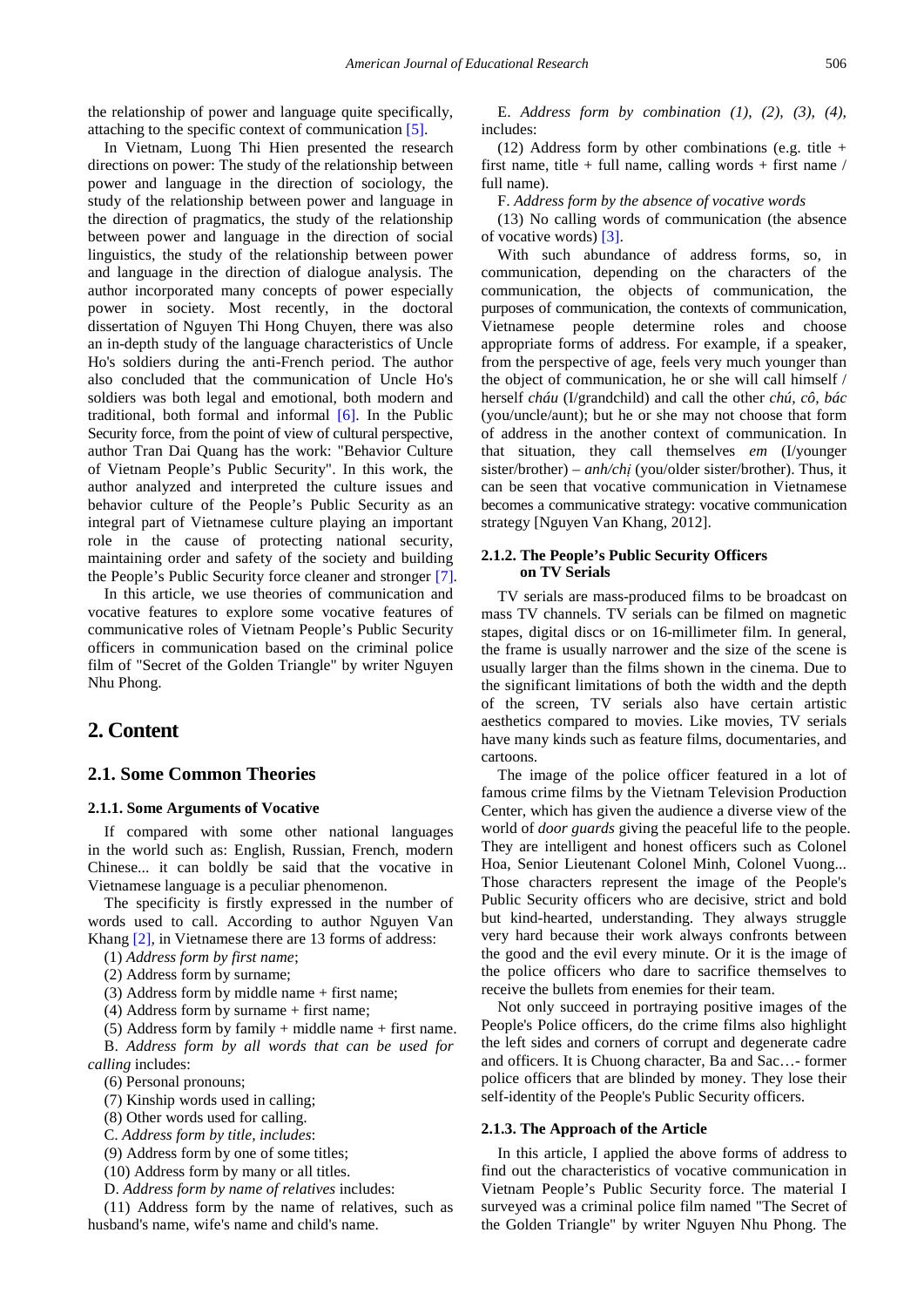Golden Triangle is the bordering area among the three countries of Laos - Thailand – Myanmar. It was the largest drug supplier in the world for more than 40 years from 1952 to 1996. Many cases of drug trafficking and illegal transportation detected by Vietnam Public Security were from the Golden Triangle region. With the help of Lao National Security Ministry, Thai Interpol Agency, Vietnam Security Agency, author Nguyen Nhu Phong had a trip to the Golden Triangle area and reached the palace of Khun Sa - the opium trading mogul who governed this land. The author studied the document on formation and development of the Golden Triangle as well as a number of major criminal investigations, which were successfully opened by Vietnam Public Security force coordinating with Lao National Security Ministry and Thai Police. From that fact, Nguyen Nhu Phong wrote "The Triple Alliance in the Golden Triangle" which is about the fight against drug trafficking in Laos - Thailand and Vietnam of the Police forces of the three countries. "Triple Alliance in Golden Triangle" was adapted into a feature film renamed "The Secrets of the Golden Triangle and was produced by Lasta Media Company and Vietnam Television Film Company.

# **2.2. The Characteristics of Communication in the People's Public Security Force through work of "The Secret of the Golden Triangle"**

The relationship among the communicative roles is very diverse with different contexts of communication, but it can refer to two main relationships. They are power and solidarity relationship[s \[3\].](#page-6-1) Accordingly, in the communication of the Vietnamese people in general, in the People's Public Security in particular, the two relationships always exist. However, the isolate of vocative communication in the People's Public Security has some the same characteristics but it also has their own characteristics as well.

Investigating the work "Secret of the Golden Triangle", we collected 458 conversations. Specific classification results are as presented in [Table 1.](#page-2-0)

Based on the results of the survey and classification, we analyzed the characteristics of vocative in communication of the People's Public Security force through work of "The Secret of Golden Triangle".

## **2.2.1. The Characteristics of Communicative Vocative in the People's Public Security Force**

When considering communication, we find that the vocative has the following characteristics: the words used to address expresses the role of the subject communicating; the words used to address expresses the role of the object communicating. In the process of communication, the communicative roles are changed alternatively due to the change of the positions of role or the relationship of communicative roles. From that point, the characters must be flexible to choose the appropriate address form. Thus, it can be said that social relations will be broken down in the process of dialogue and relationship of positions fluctuate according to the object communicating. It can be classified into two relationships: power relationship/power role and solidarity relationship/solidarity role. Power relationship is characterized by power and distance. This relationship governs and transposes relationships into stratums to maintain asymmetric relationship between objects communicating. Solidarity relationship is characterized by proximity and closure. This relationship tends to pull the distance between the conversers closer.

In the People's Public Security, power relationship is the relationship between superiors and subordinates, such as boss and staff, higher chief and lower chief, officers of higher rank and officers of lower rank. In meetings, it may be as big as a meeting of senior executives, or sometimes as a meeting of a team, some people, etc. The compulsory form of address is *tôi – đồng chí* (I – comrade). For example, a Senior General Police officer also calls himself "*tôi*" (I) and calls an officer or non-commissioned officer "*đồng chí*" (comrade); In contrast, the police officer or non-commissioned officer can call himself "tôi" (I) and call the Senior General Police officer "*đồng chí*" (comrade); This form of address is clearly defined in the People's Public Security Regulation. Thus, the pair of *tôi – đồng chí* (I-comrade) is considered the core vocative one. If it is considered purely from the point of view of language, the pair is "equal role". This is a remarkable feature of vocative in the armed forces in general and in Vietnam People's Public Security force in particular.

This core form of address can be expanded by being put after the word of "*comrade*" we can call the rank, surname + first name and position of a person, such as *comrade Senior Lieutenant Colonel Nguyen Duc Minh*, *Comrade Senior Lieutenant Colonel Minh*, *Lieutenant Colonel Quoc*.

<span id="page-2-0"></span>

| Order                         |                | Scope of communication                                             |      | Formal Communication |        | Informal Communication |  |
|-------------------------------|----------------|--------------------------------------------------------------------|------|----------------------|--------|------------------------|--|
|                               |                |                                                                    |      | Rate $(\% )$         | Number | Rate $(\% )$           |  |
|                               |                | Communication in the People's Public Security force                |      | 12.0                 | 48     | 10.5                   |  |
| $\mathcal{D}_{\mathcal{L}}$   |                | Communication with people of the non-armed forces                  |      | 28.8                 | 223    | 48.7                   |  |
|                               | $\bf{1}$       | Communication between police officers and officials and the people | 31   | 6.8                  | 21     | 4.6                    |  |
|                               | $\overline{2}$ | Communication between police officers and foreigners               | 9    | 2.0                  | 57     | 11.8                   |  |
|                               | 3              | Communication between police officers and offenders                | 92   | 20.0                 | 145    | 31.7                   |  |
| 458 (conversations)<br>Total: |                | 187                                                                | 40.8 | 271                  | 59.2   |                        |  |

**Table 1. Classification of conversations according to context**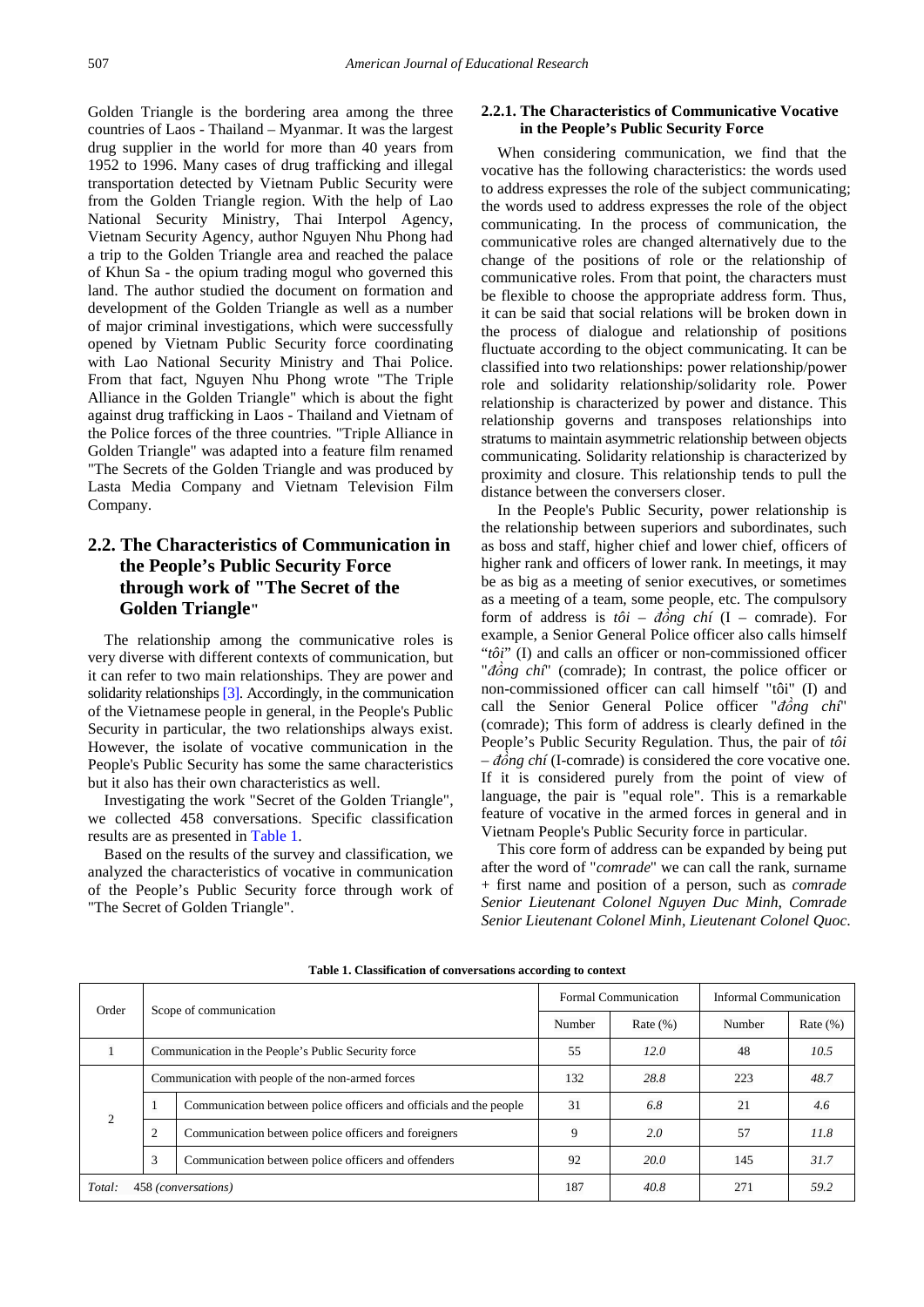Example 1:

*(1): At the office of the Provincial Public Security Director, Director Vuong said:*

*- So, the information from Xom Di is well-founded. First of all, I decide to set up criminal investigation with code number "TGV-01". I will be the head of the steering committee and comrade Minh is the head of the criminal investigation. Please select the most reliable investigators!*

*(2): Comrade Senior Lieutenant Colonel Nguyen Duc Minh, Head of drug crime investigation Police Department of M provincial Public Security. His house of three stories is very small. It is just over 3 meters wide. The third floor has metal roof. Looking at the house we also know that it is not a well-off family.*

*(3): Senior Lieutenant Colonel Minh stood up and wondered:*

*I would like to report to the Director that this case is very complex, because it involves many of our internal and external officials. The scope of criminals' activities is very broad from Vietnam to Laos, Thailand, Myanmar and China...*

In this dialogue, Mr. Vuong has the rank of Colonel. He is *the Provincial Public Security Director* who is in the upper position. *Comrade Senior Lieutenant Colonel Nguyen Duc Minh, Head of drug crime investigation Police Department of M provincial Public Security. He* is in the lower position. Vuong called himself "tôi" (I) and called the lower officials "các đồng chí", (comrades) and called Minh "đồng chí Minh" (Comrade Minh). In response to the question of Comrade Vuong, Senior Lieutenant Colonel Minh used the expression of "Báo cáo + title" to call Comrade Vuong and called himself and Comrade Vuong "chúng ta" (we). The address form of "tôi – các đồng chí/ đồng chí Minh" (I - comrades/Comrade Minh" of the Director and the address form of "Báo cáo Giám đốc!" (Director!) - We" of Department Chief Minh show that they complied the Regulations of the People's Public Security force.

It has been argued that in the Armed forces in general, the Public Security force in particular, whether it is true that because of the "peremptory command" so only formal communication exists, and accordingly, Public Security officers' vocative is always standardized by the core pair of "*tôi" – "đồng chí"* ("*I" - "comrade")*. Actually, communication in the Public Security force has proved not to be entirely like that but very flexible. Speaking about communication, all 13 forms of address mentioned above are used in communication in the Public Security force depending on different contexts of communication. This is a flexible process that transforms vocative from power to solidarity role. Such as:

*Example 2:*

1) Officers of lower rank often call themselves "*em*" (*I*/*younger sister/brother*) (especially when officers of lower rank are younger) and call officers of higher rank "*thủ thưởng*" (*you*/*chief/leader*). For example, in the conversation between Senior Lieutenant Colonel Minh, Head of drug crime Investigation Police Department of Provincial Public Security and the non-commissioned guard officers, the officers of lower rank called officers of higher rank "*thủ thưởng*" (*you*/*chief/leader*) and called themselves "*em*" (*I*/*younger sister/brother*)

*While Minh's blood was being collected, Senior Lieutenant Colonel Minh went down the stairs and gathered all of five officers who were on duty to protect Xom Di.*

*Senior Lieutenant Colonel Minh:*

*- Of all the comrades here, who has blood type O?*

*The officers looked at each other and they didn't umderstand why the chief asked that question but then there was a man named Quan raising his hand:*

*- Em (I/younger brother), the chief!*

The address form used by Senior Lieutenant Colonel Minh's: "comrades-I" fully complies with the rules of communication of the police force. However, the address form of "em" (I) used by Quan – a guard does not adhere to the principle, the rules which have been thoroughly determined. However, it is possible to explain Mr. Quan's vocative as follows: 1. The two persons have a relationship. They are in the same force; 2. It was in the urgent situation; 3. The address form was used to pull the distance between conversers closer. Therefore, this is one of address forms expressing the flexibility communication in the People's Publice Security force.

2) They use intimacy vocative communication forms of everyday life in the vocative communication of the Public Security force:

*+ The form of address by "anh – em" (I/older brother – you/younger brother).* 

*Example 3:*

*Lieutenant Colonel Tran Van Chuong, Head of Economic Police Department of the Provincial Public Security was speaking, Director Vuong pushed the door and came in. Seeing Chuong, he froze slightly. Chuong hastily said:*

*- Hi older brother (anh)!*

*- Hi younger brother (cậu). How long have you (cậu) been here?*

*Chuong answered with a flattering smile:*

*- I (Em ) has just come, I (Em ) am talking to Hung to see you (anh).*

+ *The form of address by "cậu – tớ" (you – I), "anh – em" (I/older brother – you/younger brother)*.

*Example 4:*

*in the conversation between Senior Lieutenant Colonel Minh and Captain Ba, Senior Lieutenant Colonel used the form of address by "cậu – tớ" (you – I) and Captain Ba used the form of address by "anh – em" (older brother - younger brother).*

*Ba said:*

*- Oh! Older brother (anh) Minh also drink wine in a kiosk, don't you?*

*Minh answered:*

*- I (Tớ) have chosen a good restaurant, because today only you (cậu) and I (tôi) talk to each other without the third person. Or if you (cậu) like another place, I (tôi) can go there.*

*Ba hesitated and said:*

*- Well, I (em) will go to your (anh) house. We will eat something there.*

+ *The form of address by* "*ông-tôi*" (you – I), "*anh - chú (em – younger brother)"* (I/older brother – you/ younger brother), "*bác – em*" (I/uncle (older brother)– you/younger brother) (very polite sense). For example: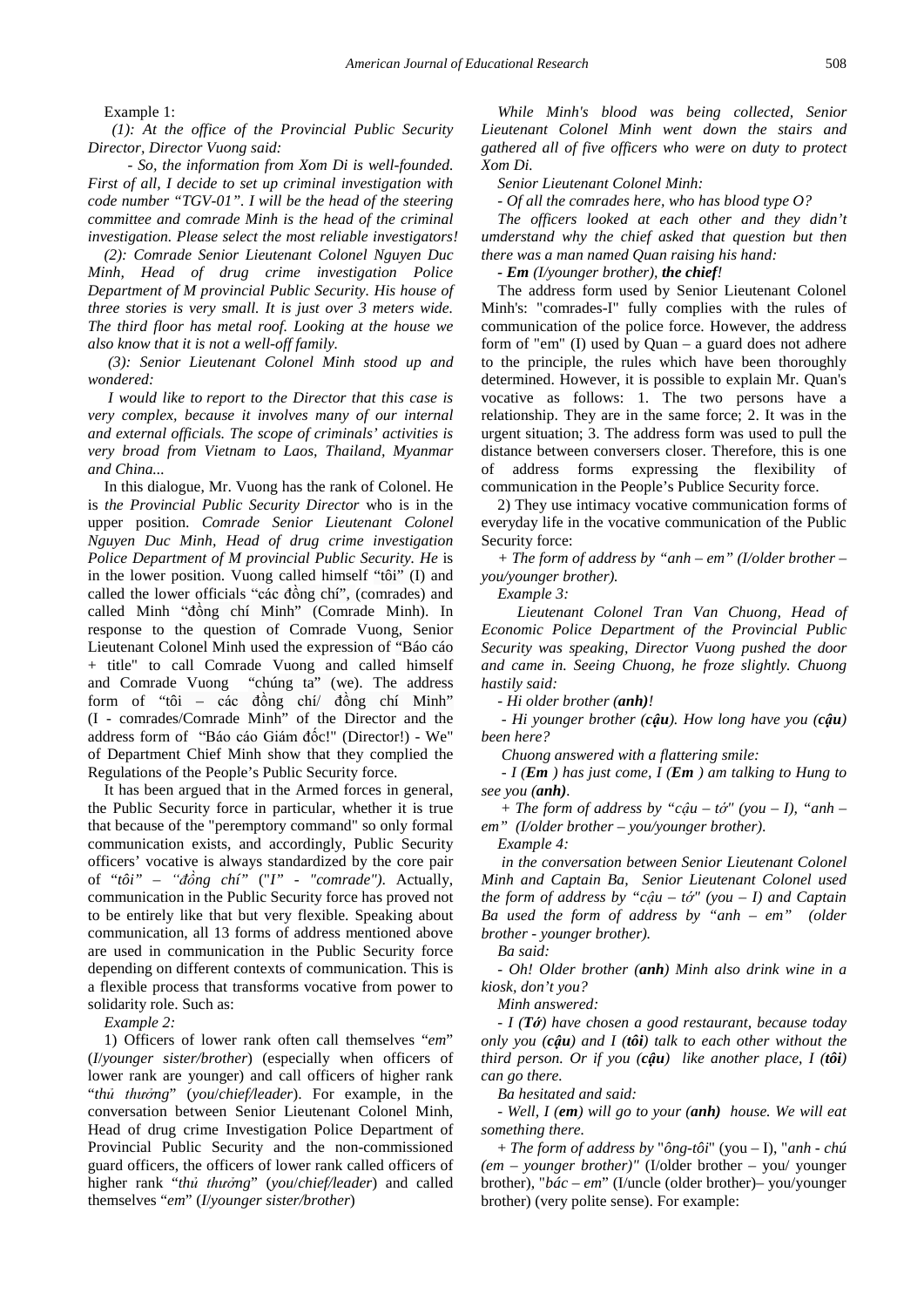*Example 5:*

*Chuong:*

*- Well, you guys (các ông) talk to each other. It is up to you. For me (tôi), from now on, I (tôi) do not want to be involved in this anymore. Honestly, from the day when Xom Di was arrested until when I(tôi) saw his bone ashes, I (tôi) lost weight of seven kilos! If this continues, I (tôi) may be flabbergast to die.*

*Le Van Ba staggered and said loudly:*

*- You (Bác – very polite and close sense) are joking. For a long time, we (anh em) are a family. That we have you (bác) is like a house with a roof. Will you (bác) abandon us (đàn em)?*

*Chuong shook his head:*

*- I will not leave you (các chú - very polite and close sense) but I (anh) stood behind to advise you (các chú). Moreover, I (anh) am sitting on this chair which is not yet useless.*

*Example 6:*

*Suddenly, Ba said:*

*"Hey! guy (ông – colloquial sense), I (tôi) have not been with you (ông) for a long time, but I (tôi) want to ask you (ông), why do you (ông) do in this Rescue Team? Throughout the day you (ông) grope the corpse, the accident and the dead in the fire. There are a lot of good jobs that you (ông) can choose and this job is too hard?*

*Van said with sad voice:*

*- Hey! guy (ông ơi), you (ông) don't understand anything, I (tôi) was ignorant, badly qualified but luckly, I'm (tôi) very healthy, Well, just doing this job is also blessing, virtue for everyone so that my wife and children are always proud of me.*

*+ The* overfamiliar form of address: calling each other *"mày" (you), "ông anh" (you/older brother).* 

*Example 7:*

*An example of a conversation between Head Chuong and Team leader Ba:*

*Chuong said:*

*"Hey, are you (mày – colloquial sense) sure Xom Di is dead?" Ba goggled:*

*- Sir (ông anh ơi), why do you (ông anh) say that? Xom Di was dead. He was already burned. You (ông anh – close and polite sense) have seen the image of the bottle of ash. Why don't you (ông anh )believe?*

*Chuong said "yes" heavily.*

The address forms of "anh, em, tớ, mình, ông, các ông, các chú, bác, anh em ta, ông anh, đàn em" used in the examples of 3, 4, 5, 6, and 7... are absolutely the usual way of speaking. The use of kinship terms by Public Security force in communication shows the intimate and emotional relationship among police officers. Especially in addressing, we find that the conversations are mainly among the objects who are at the same or not too different age, which makes a role pair of "anh-em" (brothers). According to Vietnamese custom, the age gap of below 20 years between conversers will establish the relationship of *anh – em* (older brother – younger brother) and the respect for age is a cultural beauty of the Vietnamese. The role pair of *anh – em* (older brother – younger brother) built on the basis of the age factor is often used with the right role in the direction of intimacy. The speaker in the upper position often use the address form of *anh (older brother/I) – chú (you/uncle)/các chú (you/uncles)/ cậu* 

*(you/uncle) / các cậu (you/uncles) / em (you/younger brother)*... (*uncle–* the listener is younger than the speaker but the speaker wants to call for his or her children*).* The speaker in the lower position often use the address form of "em: (younger brother/I) - *anh (older brother/I)*. In many cases, the vocative is playful when the person of upper position wants to raise the person of lower position higher so he uses the address form of "ông anh".

Thus, in each context of communication, the officers in the People's Public Security force must choose the appropriate address form, especifically, in the formal communication, officers must comply with the Regulations; In informal communication, they are not dominated by the rules and regulations but in accordance with the customs. In order to make communication effective, conversers always choose appropriate forms of address. The choice of forms of address depends on the purpose of the communication. These goals come from two main reasons: 1) the subject wants to reduce stress and arguements on sensitive topics that are more likely to provoke the subject; 2) the subject changes status and wants to pull the positional distance between the conversers nearer.

## **2.2.2. The Characteristics of Communication with People outside the People's Public Security Force**

## **2.2.2.1. Communication with officials, the people and offenders**

When the People's Public Security officers communicate with people of the non-armed forces, their vocative is nearly the same the vocative mentioned above (2.1): In addition to the familiar way of calling others *"đồng chí"* (comrade) and calling themselves "*tôi*" (I), it depends on their age to call each other in accordance with the customs, cultural traditions of the Vietnamese.

Example 8:

In the conversation between Senior Lieutenant Colonel Minh and Dr. Le who was treating the prisoner Xom Di, Senior Lieutenant Colonel Minh called himself "*tôi*" (I) and called Dr. Le "*chị"*"you/older sister – polite sense":

*At the nursing home where Xom Di is hospitalized. Senior Lieutenant Colonel Minh and Hoan were in the room with Xom Di. Xom Di was asleep. Senior Lieutenant Colonel Minh asked Doctor Le:*

*- How do you(chị) anticipate?*

*Dr. Le:*

*- Do not worry. I am sure Xom Di will recover, but it will take at least a week for him to recover his memory and health.*

*Minh pulled Dr. Le out a corner and said:*

*- The reason I (tôi) asked the Board of Directors to tell you (chị) to take care of Xom Di is because your husband is a public security officer, so he understands the nature of work. Moreover, the fact that you (chị) was sent to Hanoi for one month was very reasonable for your (chị) absence.*

In the conversation between Senior Lieutenant Colonel Chuong and the old woman, Chuong called himself "*cháu*" (I/grandchild) and called her " *bà*" (you/grandmother): Example 9:

*Chuong left the motorcycle, trimmed the uniform carefully, and went to the old woman.*

*- Hi, I have heard that you (bà) want to meet a senior officer of the public security, right?*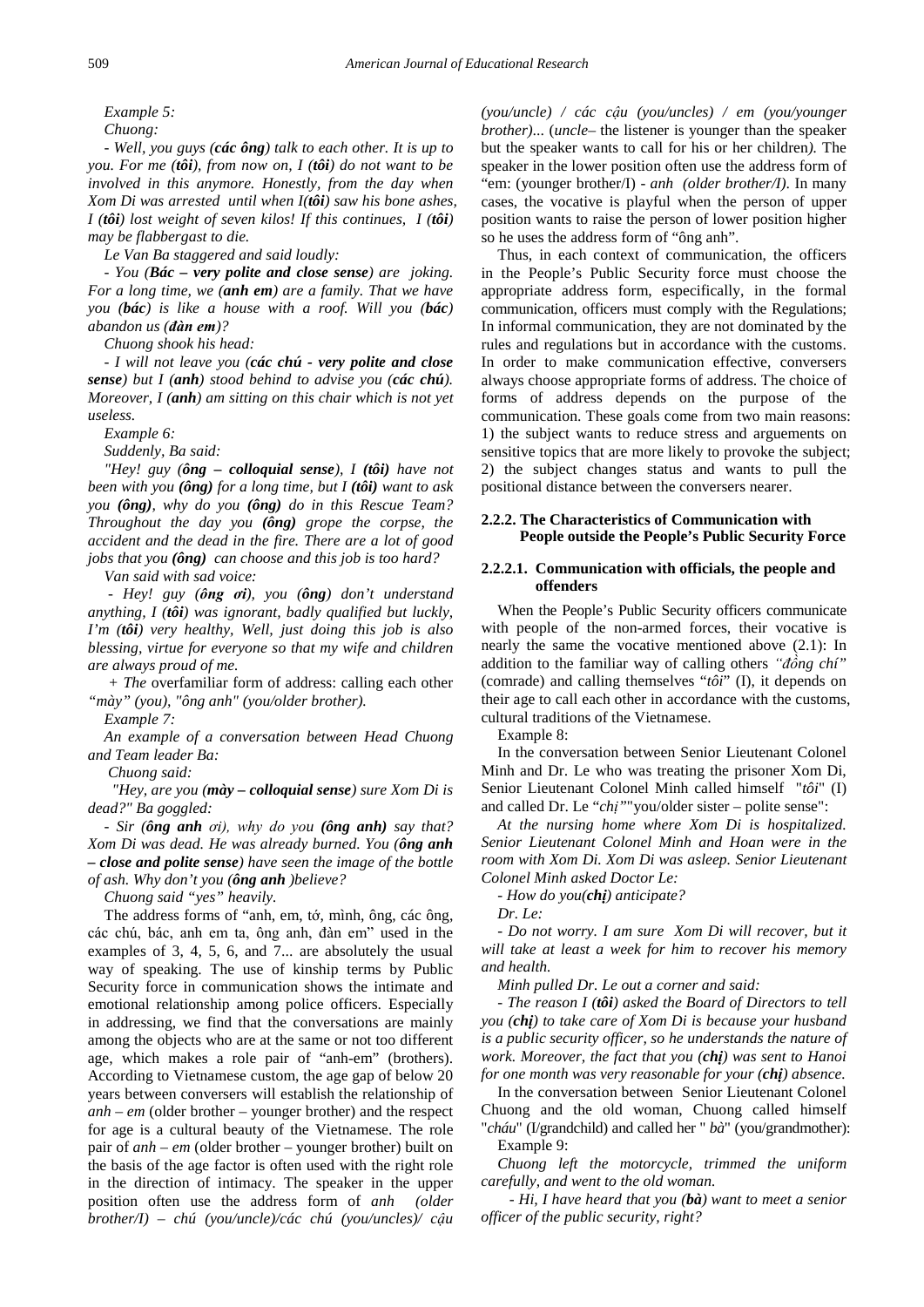*The old lady stood up and looked at Chuong and said,*

*- Well, you have two bars on your rank. Well, you have three stars. That's right! people say it is a senior officer.*

*- Yes, please come into the reception room. You (bà) come in here and tell me (cháu) everything. I (cháu) will listen.*

+ In the case of chasing criminals who have many criminal convictions and the protection of family members and when exasperated, police officers will also have other forms of address to express their attitude such as calling the criminals "thằng" "*hắn", "tên" "đứa*" (guy/lad/monkey) and calling themselves "*tao*" (I).

Example 10: Mr. Vuong slightly grimaced when Mrs. Bun solemnly called him director. He waved his hand:

- You (*Chị* ) just called "uncle Vuong" (*chú Vượng)* ("*Uncle"* - Mr. Vuong wanted Mrs. Bun to address for her children).

Mr. Chinh said:

- Why did you (*chú)* suddenly come today? Lad Hoan (*Thằng Hoàn )* has just been called for the meeting by Mr. Minh (*anh Minh)*.

Mr. Vuong is still happy:

- Older brother! (*Ông anh ơi!) Is there any* Laotian wine, which has the root of the tree... cross the stone left? It is very good for ones' back.

Mr. Chinh:

- Oh, you (*chú* ) like it? Consaden wine - A kind of "national wine" of Laos. I will tell my friend to send it from Laos to you. If one is not familiar with the wine, it is difficult to drink because it is bitter. but if you are used to be it, it is very good for your health. Uncle (*Chú)* sit here, please! I will go to get the wine for you.

Example 11:

*Major Hung led the troops into Hai's house and asked his wife:*

*- Is lad (thằng – very angry sense) Hai home? Hai's wife:*

*- Oh! Hello Mr. Hung, you've asked my husband ? Hung glared:*

*- I'm (Tôi) asking you (cô) where is lad (thằng) Hai?*

*The voice of Hai's wife was phlagmatic:*

*- Oh, my husband has been out all the morning.*

Example 12 Communication between the superintendent and prisoner Tiên Hui:

*The sublieutenant scolded:*

*- What an insolent lad (thằng này - very angry sense)! Am I (tao - very angry sense) your (mày)errand runner? Go out to buy fast then return quickly.*

Example 13 Communication between Captain Ha and Lieutenant Colonel Quoc

*Captain Ha asked:*

*- Do you remember how many criminals (tên) you participated in shooting?*

Lieutenant *Colonel Quoc:*

*- Yes, sixty one criminals (tên) and one more added today is sixty two ịn total.*

Example 14*Hoan asked: - Why do you suddenly care about him (hắn)?*

It should also be emphasized that in normal situations of communication, the form of address between superintendents and prisoners is also intimate. For example, the conversation between Xom Di and Senior Lieutenant Colonel Minh*:*

*At 8 o'clock, Xom Di was brought to the guest room, where* Senior Lieutenant *Colonel Minh, Lieutenant Hoan,*  *and an officer of the Procuracy were sitting. Xom Di greeted courteourly:*

*- Good morning, officials.*

*Senior Lieutenant Colonel Minh laughed and said:*

*- Please do not call yourself nephew (cháu) but younger brother (em) so that it is easy to talk. How are you (anh) today?*

*Xom Di answered:*

*- I'm fine, officials!*

In examples of 8, 9, 10, 11, 12 and 13, the vocative were complied by the Relagulations by officers in the People's Public Security force. On the one hand, this creates for the object of communication (outsiders of the police force) the trust on the other hand the objects that the people feel to be respected.

#### **2.2.2.2. Communication with foreigners**

When communicating with international visitors, the Public Security officers, depending on the diplomatic relationships, use appropriate forms of address. Serveying address forms used in the work shows that the form of calling themselves seems to be "*tôi*" (I), and the form of calling international visitors is relatively flexible, such as *"đồng chí"* (comrade),*, "ngài", "ông", "bà",* (Madam/Mrs. + surname) and "title", etc. In this work, when communicating with Lao Police force, the common form of address is "*tôi – đồng chí*" (I – comrade).

Example 15

*At the meeting room of PC17. Senior Lieutenant Colonel Minh and the members of criminal investigation board were listening to two anti-drug investigators from Lao National Security Ministry reporting.*

*Lieutenant Colonel Hum Phan, Deputy Department Head who spoke Vietnamese very well said:*

*- That comrade Minh postponed shooting Xom Di is very right. If Xom Di were dead, finding out this line of criminals would be very difficult. On receiving the emergency call from Mr. Vuong, we ordered guards to protect Xom Di's family. Comrades can be completely secure.*

*Senior Lieutenant Colonel Minh:*

*- Honestly, we (chúng tôi) are most worried about Xom Di's family. We (chúng tôi) now want you (đồng chí) to report on drug trafficking from the Golden Triangle to Vietnam.*

# **3. Conclusion**

Initial survey of the vocative in the Public Security force through the film named " The Secret of Golden Triangle" by writer Nguyen Nhu Phong showed, besides the vocative pattern of *"tôi – đồng chí"* (I – comrade) obeyed the Regulation of the People's Public Security, the pair is changed flexibly. Vocative of the People's Public Security officers is both regular and customary, both formal and friendly, which enriches the features of kind culture in the communication of Vietnamese people.

## **References**

<span id="page-5-0"></span>[1] Nhu Y (1990), Social role and behavior in communication, Journal of Language, No. 3, pp. 1-3.